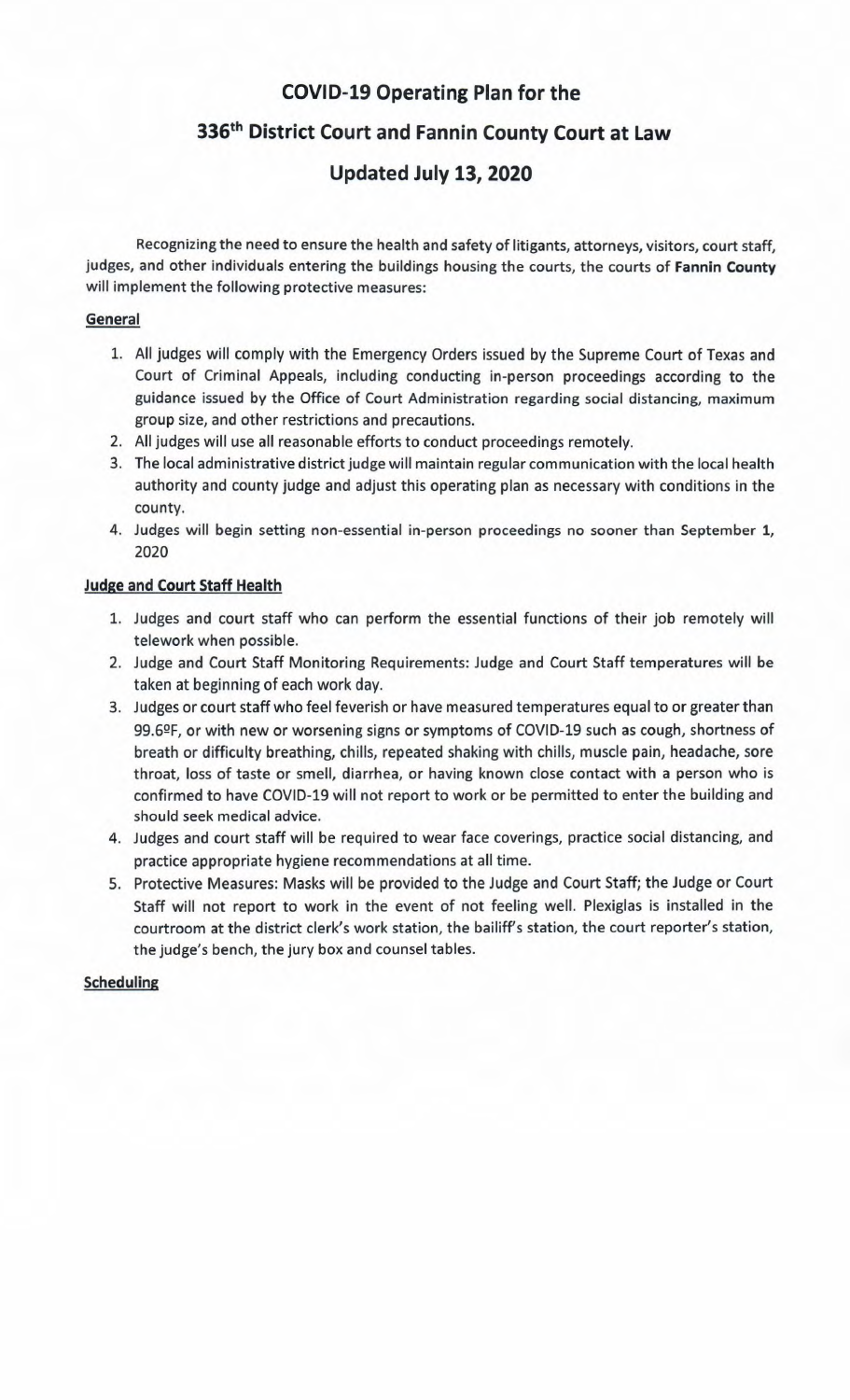1. The following court schedules are established to reduce occupancy in the court building: Criminal dockets will be limited to not more than five people appearing in person at a designated time; Civil cases will be scheduled to take into account the number of litigants and attorneys to limit the number of people in the courtroom consistent with directives of the Office of Court Administration; Hearings will be scheduled at different times during the morning and afternoon sessions to limit the number of people in the courtroom at any given time, consistent with directives of the Office of Court Administration.

## **Vulnerable Populations**

- 1. Individuals who are over age 65 and individuals with serious underlying health conditions, such as high blood pressure, chronic lung disease, diabetes, obesity, asthma, and those whose immune systems are compromised such as by chemotherapy for cancer or other conditions requiring such therapy are considered to be vulnerable populations.
- 2. Each judge will include information on orders setting hearings, dockets notices, and in other communications notifying individuals who are in vulnerable populations of the ability to contact the court to identify themselves as a vulnerable individual and receive accommodations. A notice with this information will be posted on the courts' websites and in conspicuous locations around the court building (a copy of which is attached).
- 3. Vulnerable populations who are scheduled for court will be accommodated by offering the person who is a witness or litigant to appear remotely for nonessential hearings; if the person is attending court as a prospective juror, allow the person to be excused upon request; If the person desires to participate or attend court in person, a mask will be provided as well as hand sanitizer and latex gloves, and special attention paid to provide sufficient social distance.

## **Social Distancing**

- 1. All persons not from the same household who are permitted in the court building will be required to maintain adequate social distancing of at least 6 feet.
- 2. Each restroom has been evaluated to determine the appropriate capacity to ensure social distancing and the maximum capacity has been posted on each restroom door.
- 3. Public common areas have been closed to the public.
- 4. No congregating in foyer areas will be allowed.

#### *Gallery*

- 5. The maximum number of persons permitted in the gallery of each courtroom has been determined and posted. The maximum capacity of the courtroom will be monitored and enforced by court staff.
- 6. The gallery of the courtroom has been marked to identify appropriate social distancing in the seating. Seating is limited to every other row.

*Well*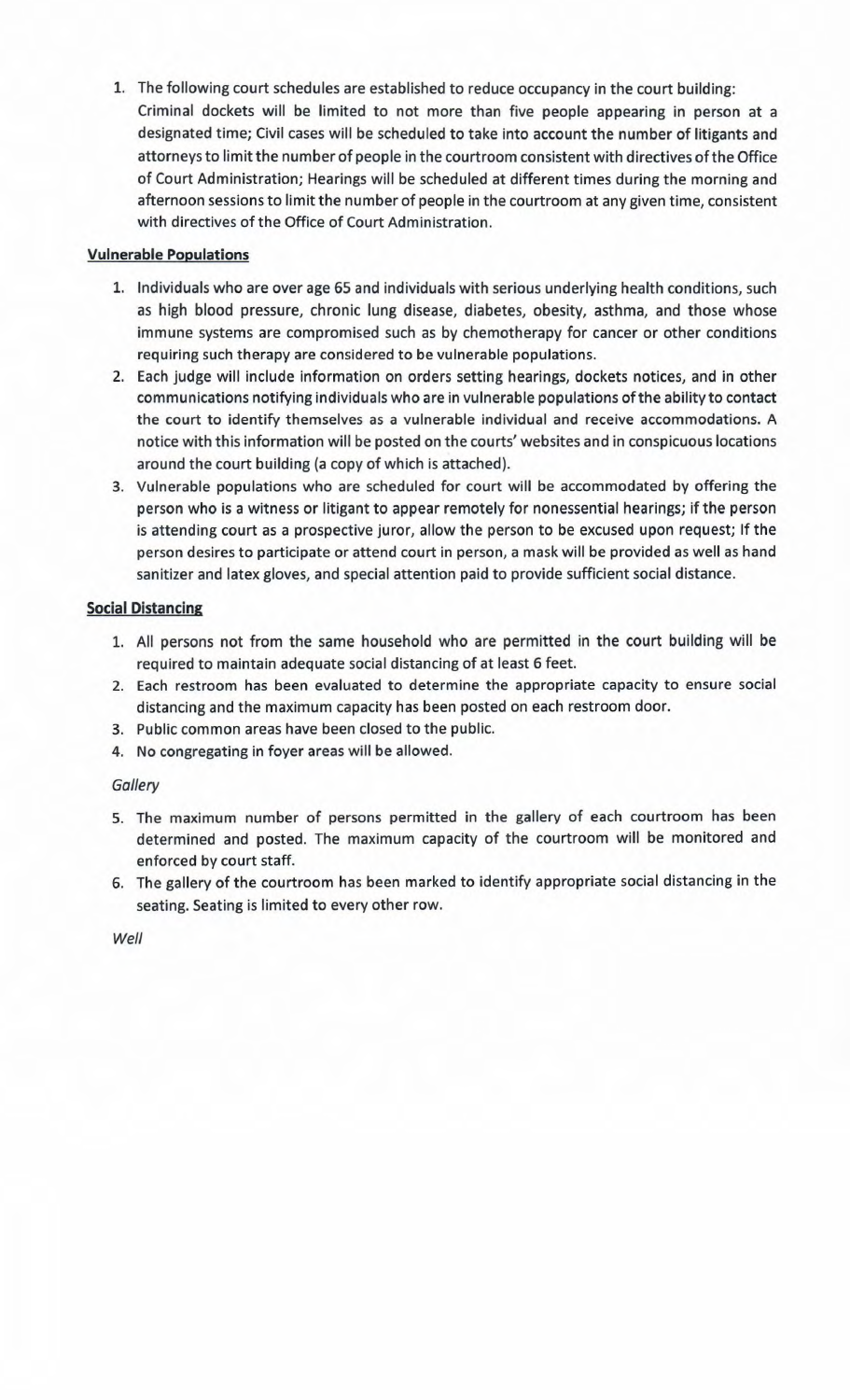7. In each courtroom, the counsel tables, witness stand, judge's bench, and clerk, court reporter, and bailiff seating have been arranged in such a way so that there is social distancing of at least 6 feet between each space. Plexiglas has been installed at the respective work areas.

## **Hygiene**

- 1. Hand sanitizer dispensers have been placed at the entrances to the building, outside of each courtroom, and outside of bathrooms.
- 2. Tissues have been placed near the door of the courtroom, at counsel tables, at the witness stand, on the judges' benches, and in the hallways.
- 3. The Department of State Health Service's "Stop the Spread of Germs Flyer" has been posted in multiple locations on each floor of the court building.

## **Screening**

- 1. When individuals attempt to enter the court building, security personnel will ask the individuals if they are feeling feverish; have a cough, shortness of breath, or difficulty breathing; or have been in close contact with a person who is confirmed to have COVID-19. Individuals who indicate yes to any of these questions will be refused admittance to the court building.
- 2. When individuals attempt to enter the court building, security personnel will use an infrared thermometer to determine the temperature of the individual. Individuals whose temperature equals or exceeds 100.0ºF will be refused admittance to the court building.
- 3. Inmates being transported from the jail to the court building will be screened for symptoms of COVID-19 and have their temperature taken prior to transport. Inmates with symptoms or a temperature equal to or above 99.62F will not be transported to the court building.
- 4. Staff who are screening individuals entering the court building will be provided personal protective equipment, including masks, gloves and sanitizers.

## **Face Coverings**

- 1. All individuals entering the court building will be required to wear face coverings at all times.
- 2. Individuals will be encouraged to bring cloth face coverings with them, but if the individual does not have a cloth face covering, a disposable face mask will be provided.
- 3. Individuals who will be required to be in the court building for over 1 hour will be provided surgical masks and required to wear them while in the court building if the supply is available.

## **Cleaning**

- 1. Court building cleaning staff will clean the common areas of the court building so that common spaces are cleaned at least every 24 hours.
- 2. Court building cleaning staff will clean the courtrooms between morning and afternoon proceedings, and at the end of each day the courtroom is used.
- 3. Court building cleaning staff have been provided cleaning supplies shown to be effective with this coronavirus.